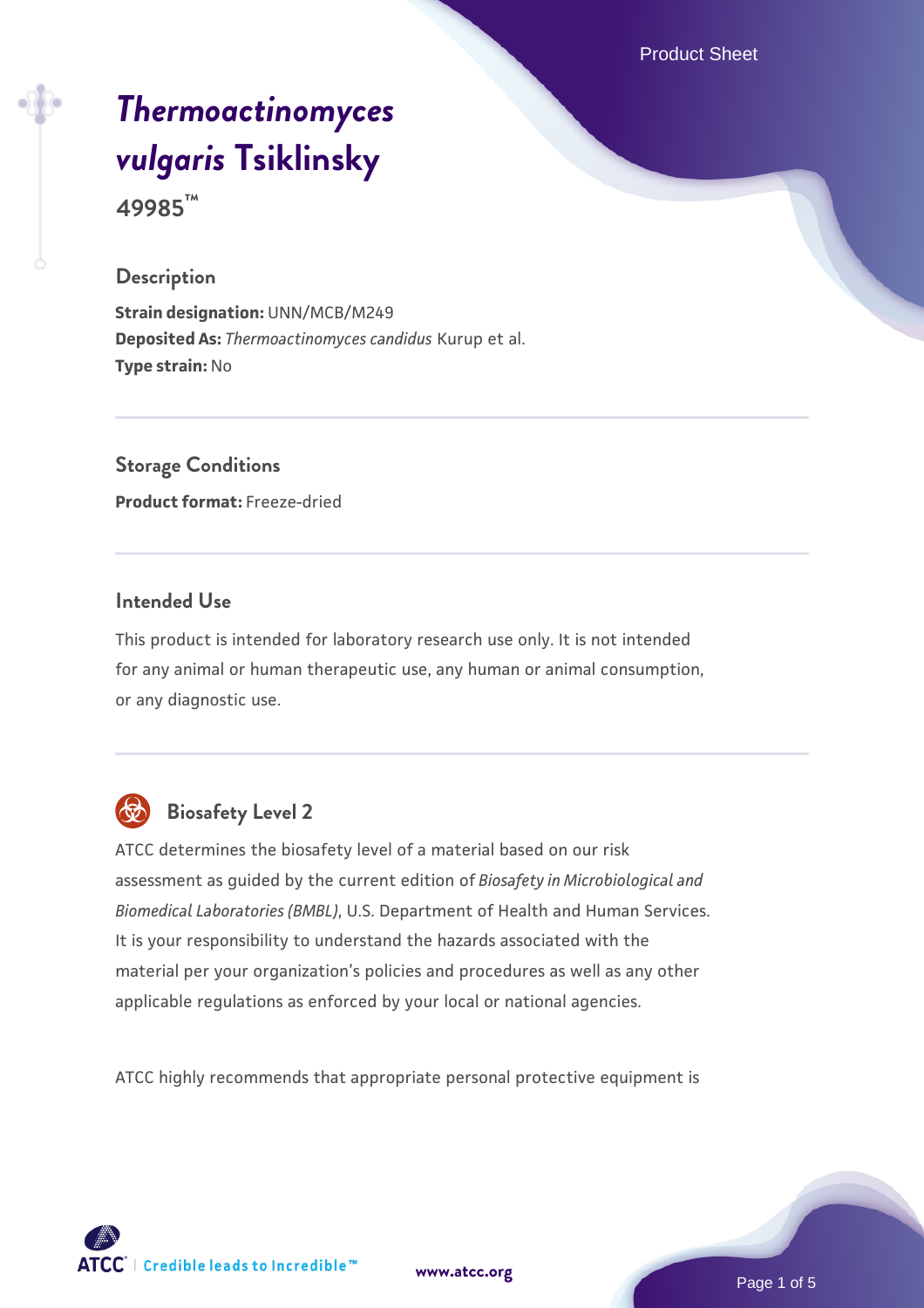### **[Thermoactinomyces vulgaris](https://www.atcc.org/products/49985) [Tsiklinsky](https://www.atcc.org/products/49985)** Product Sheet **49985**

always used when handling vials. For cultures that require storage in liquid nitrogen, it is important to note that some vials may leak when submersed in liquid nitrogen and will slowly fill with liquid nitrogen. Upon thawing, the conversion of the liquid nitrogen back to its gas phase may result in the vial exploding or blowing off its cap with dangerous force creating flying debris. Unless necessary, ATCC recommends that these cultures be stored in the vapor phase of liquid nitrogen rather than submersed in liquid nitrogen.

#### **Certificate of Analysis**

For batch-specific test results, refer to the applicable certificate of analysis that can be found at www.atcc.org.

#### **Growth Conditions**

**Medium:**  [ATCC Medium 551: Oatmeal agar \(ISP Medium 3\)](https://www.atcc.org/-/media/product-assets/documents/microbial-media-formulations/1/atcc-medium-0551.pdf?rev=a53f32f0747843508597996033414c28) **Temperature:** 45°C

#### **Material Citation**

If use of this material results in a scientific publication, please cite the material in the following manner: *Thermoactinomyces vulgaris* Tsiklinsky (ATCC 49985)

#### **References**

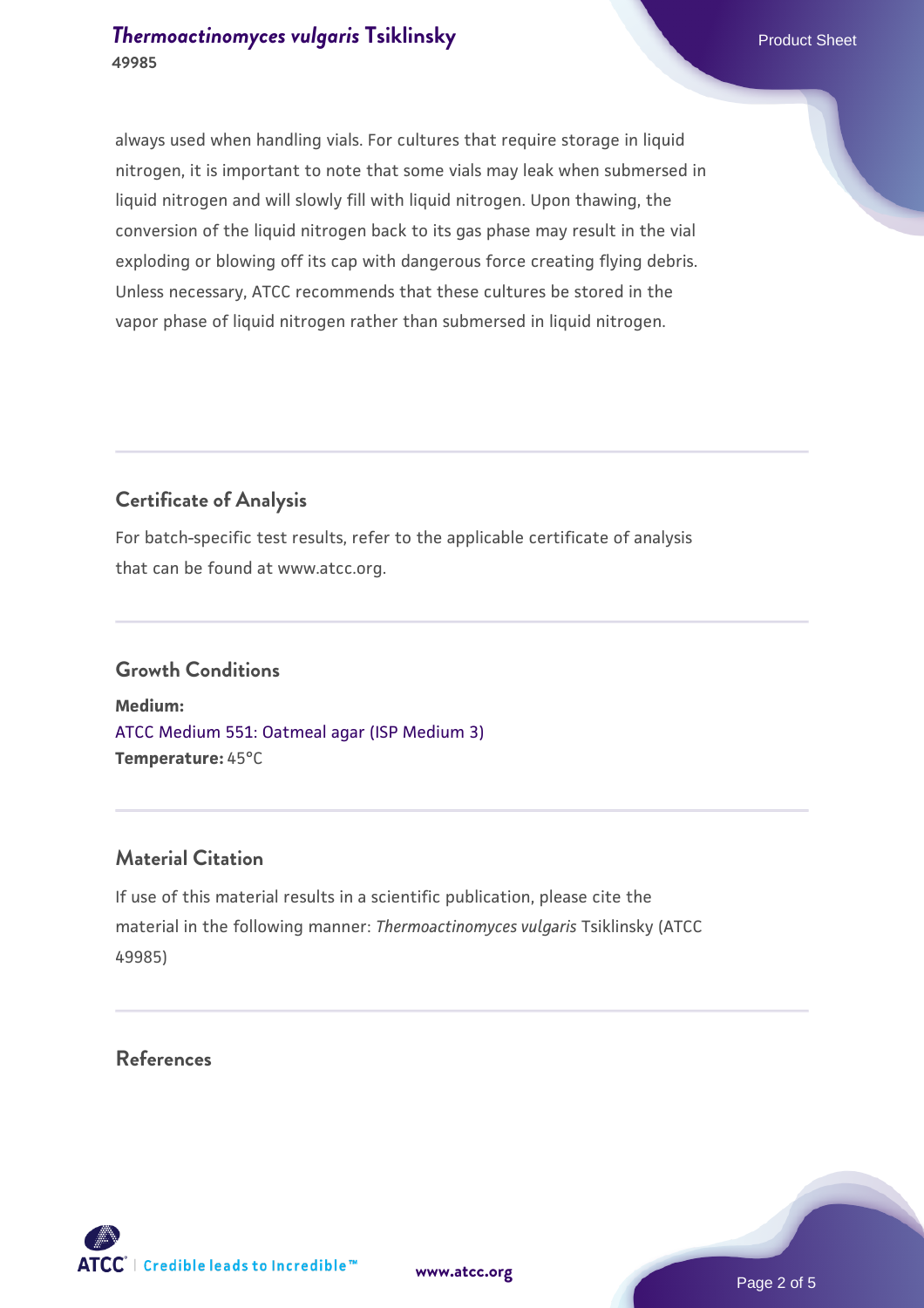#### **[Thermoactinomyces vulgaris](https://www.atcc.org/products/49985) [Tsiklinsky](https://www.atcc.org/products/49985)** Product Sheet **49985**

References and other information relating to this material are available at www.atcc.org.

#### **Warranty**

The product is provided 'AS IS' and the viability of ATCC® products is warranted for 30 days from the date of shipment, provided that the customer has stored and handled the product according to the information included on the product information sheet, website, and Certificate of Analysis. For living cultures, ATCC lists the media formulation and reagents that have been found to be effective for the product. While other unspecified media and reagents may also produce satisfactory results, a change in the ATCC and/or depositor-recommended protocols may affect the recovery, growth, and/or function of the product. If an alternative medium formulation or reagent is used, the ATCC warranty for viability is no longer valid. Except as expressly set forth herein, no other warranties of any kind are provided, express or implied, including, but not limited to, any implied warranties of merchantability, fitness for a particular purpose, manufacture according to cGMP standards, typicality, safety, accuracy, and/or noninfringement.

#### **Disclaimers**

This product is intended for laboratory research use only. It is not intended for any animal or human therapeutic use, any human or animal consumption, or any diagnostic use. Any proposed commercial use is prohibited without a license from ATCC.

While ATCC uses reasonable efforts to include accurate and up-to-date information on this product sheet, ATCC makes no warranties or representations as to its accuracy. Citations from scientific literature and patents are provided for informational purposes only. ATCC does not warrant

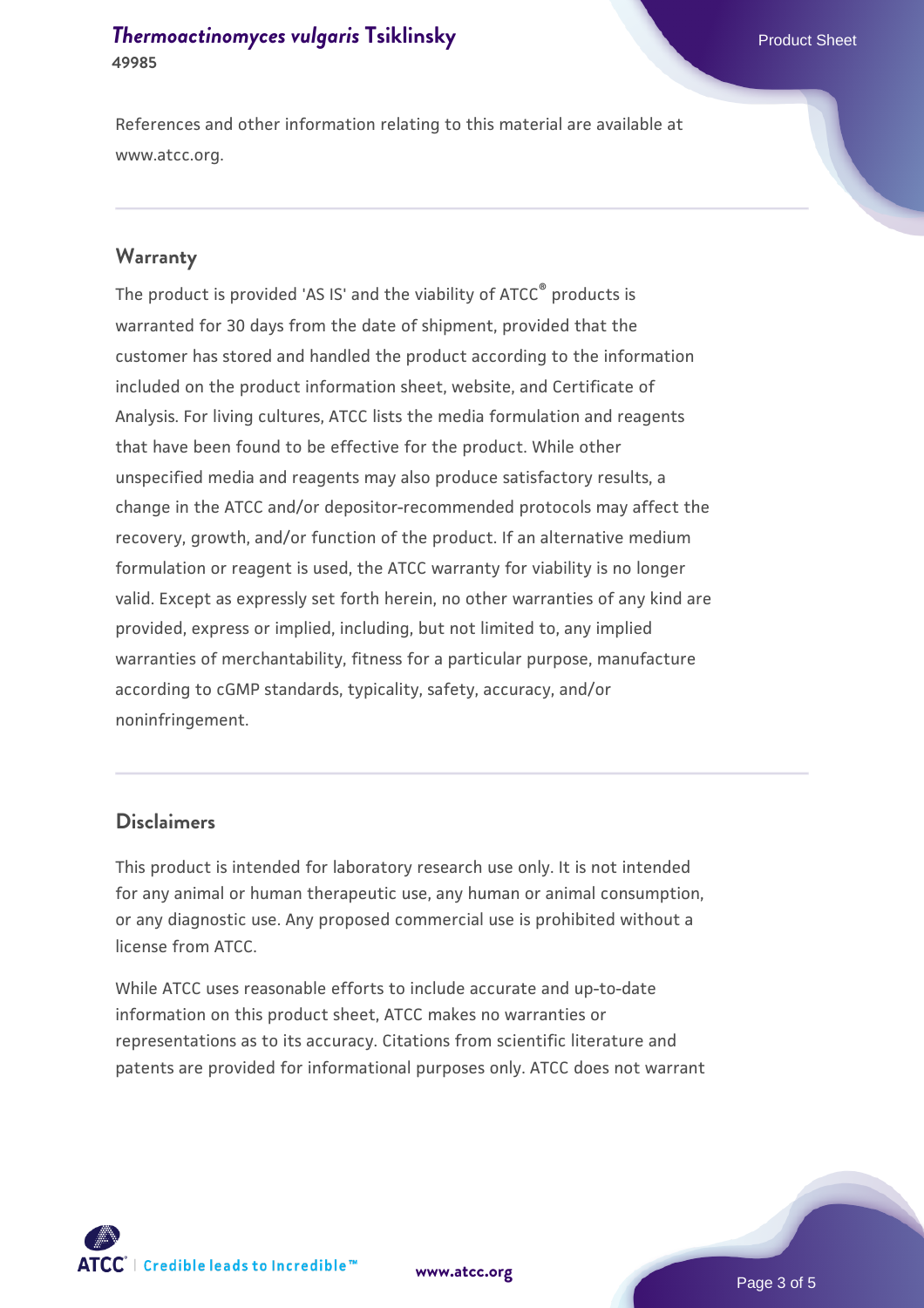that such information has been confirmed to be accurate or complete and the customer bears the sole responsibility of confirming the accuracy and completeness of any such information.

This product is sent on the condition that the customer is responsible for and assumes all risk and responsibility in connection with the receipt, handling, storage, disposal, and use of the ATCC product including without limitation taking all appropriate safety and handling precautions to minimize health or environmental risk. As a condition of receiving the material, the customer agrees that any activity undertaken with the ATCC product and any progeny or modifications will be conducted in compliance with all applicable laws, regulations, and guidelines. This product is provided 'AS IS' with no representations or warranties whatsoever except as expressly set forth herein and in no event shall ATCC, its parents, subsidiaries, directors, officers, agents, employees, assigns, successors, and affiliates be liable for indirect, special, incidental, or consequential damages of any kind in connection with or arising out of the customer's use of the product. While reasonable effort is made to ensure authenticity and reliability of materials on deposit, ATCC is not liable for damages arising from the misidentification or misrepresentation of such materials.

Please see the material transfer agreement (MTA) for further details regarding the use of this product. The MTA is available at www.atcc.org.

## **Copyright and Trademark Information**

© ATCC 2021. All rights reserved. ATCC is a registered trademark of the American Type Culture Collection.

#### **Revision**

This information on this document was last updated on 2021-05-19

#### **Contact Information**